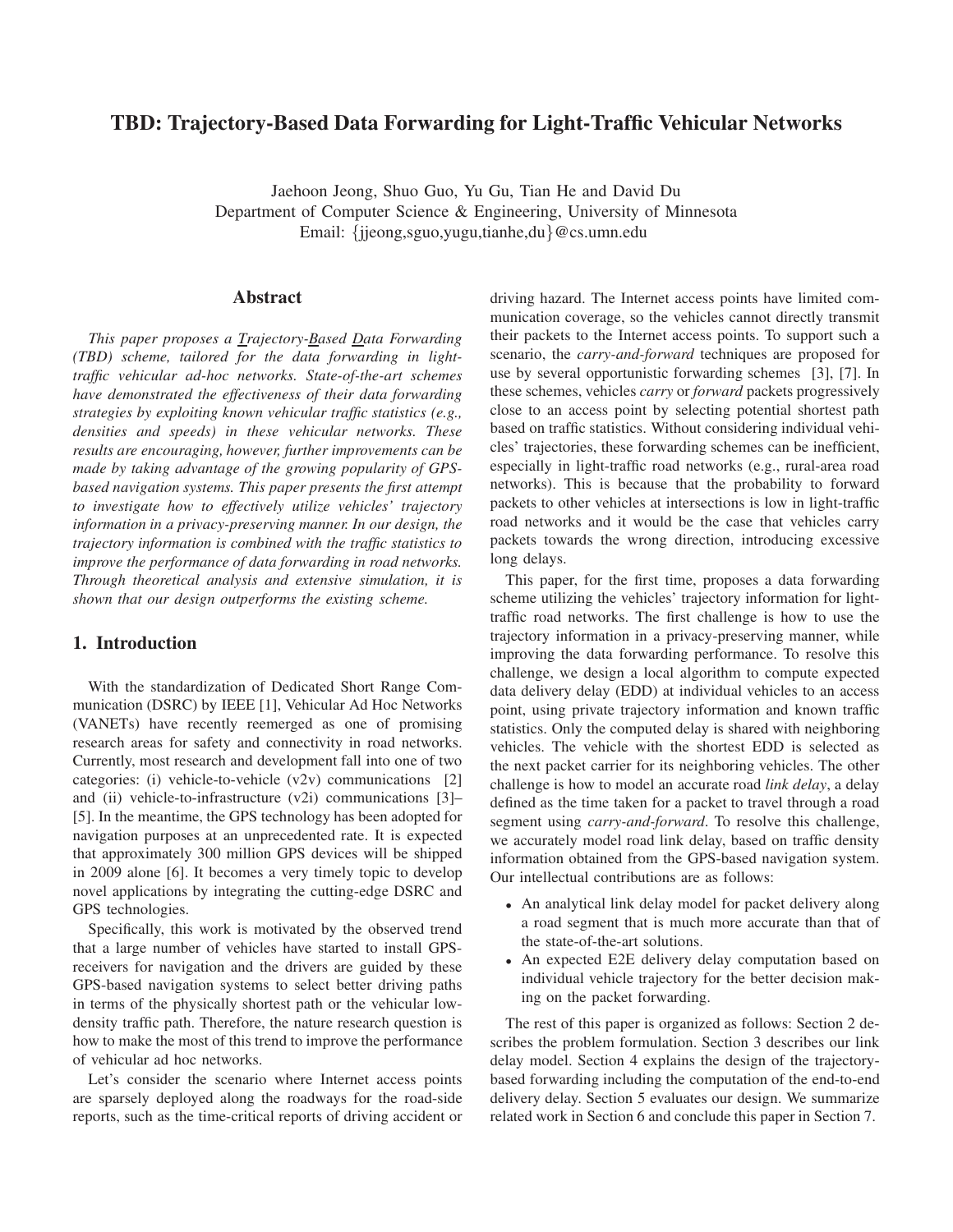#### **2. Problem Formulation**

Given a road network with an Internet access point, the research problem is to minimize the end-to-end delivery delay of packets to the Internet access point. In this paper, we focus on one-way data delivery which is useful for the time-critical reports, such as vehicle accidents, road surface monitoring and driving hazards. We leave two-way delivery as future work. In this paper, we refer (i) *Vehicle trajectory* as the moving path from the vehicle's starting position to its destination position in a road network; (ii) *Expected Delivery Delay (EDD)* as the expected time taken to deliver a packet generated by a vehicle to an Internet access point via the VANET; (iii) *Carry delay* as a part of the delivery delay introduced while a packet is carried by a moving vehicle; (iv) *Communication delay* as a part of the delivery delay introduced while a packet is forwarded among vehicles. Our work is based on the following four assumptions:

- The geographical location information of packet destinations, such as Internet access points (APs), is available to vehicles. A couple of studies have been done to utilize the Internet access points available on the road-sides [5].
- Vehicles participating in VANET have a wireless communication device, such as the Dedicated Short Range Communications (DSRC) device [1]. Nowadays many vehicle vendors, such as GM and Toyota, are planning to install DSRC devices at vehicles [8].
- Vehicles are installed with a GPS-based navigation system and digital road maps. Traffic statistics, such as vehicle arrival rate  $\lambda$  and average vehicle speed v per road segment, are available via a commercial navigation service, such as Garmin Traffic [9].
- Vehicles know their trajectory by themselves. However, vehicles do not release their trajectory to other vehicles for privacy concerns.

It should be noted that in the VANET scenarios, the carry delay is *several orders-of-magnitude* longer than the communication delay. For example, a vehicle takes 90 seconds to travel along a road segment of 1 mile with a speed of 40 MPH, however, it takes only ten of milliseconds  $1$  to forward a packet over the same road segment, even after considering the retransmission due to wireless link noise or packet collision. Therefore, since the carry delay is the dominating part of the total delivery delay, in the rest of the paper we focus on the carry delay for the sake of clarity, although the small communication delay does exist in our design. In the next sections, we will explain our Link delay modeling and Trajectory-based data forwarding.

### **3. The Link Delay Model**

This section analyzes the link delay for one road segment with one-way vehicular traffic given the vehicle inter-arrival time, the vehicle speed and the communication range. We

1. Note that the data rate in DSRC [1] is from 6∼27 Mbps and transmission range can extend to almost 1,000 meters.



Figure 1. Forwarding Distance  $l_f$  and Carry Distance  $l_c$ 



Figure 2. Forwarding Distance  $(l_f)$  for Vehicle Arrivals

leave the link delay for a two-way road segment as future work. Three terms for the link delay model are defined as follows:

**Definition 1 (Connected Component):** Let *Connected Component* be a group of vehicles that can communicate with each other via either one-hop or multi-hop communication. Figure 1 shows a connected component consisting of vehicles  $n_1,..., n_k.$ 

**Definition 2 (Forwarding Distance):** Let *Forwarding Distance* (denoted as  $l_f$ ) be the physical distance a packet travels via wireless communication within a road segment starting from the entrance. Figure 1 shows the forwarding distance  $l_f$  for the connected component.

**Definition 3 (Carry Distance):** Let *Carry Distance* (denoted as  $l_c$ ) be the physical distance a packet is carried by a vehicle within a road segment. Figure 1 shows the carry distance  $l_c$  of vehicle  $n_1$ .

Let  $v$  be the vehicle speed. By ignoring the small communication delay, the link delay  $d_{ij}$  along a road with the length of  $l$  is the corresponding carry delay. We have,

$$
d_{ij} = \frac{l_c}{v} \quad \text{where } l_c = l - l_f. \tag{1}
$$

Therefore, the expected link delay  $E[d_{ij}]$  is:

$$
E[d_{ij}] = (l - E[l_f])/v.
$$
\n<sup>(2)</sup>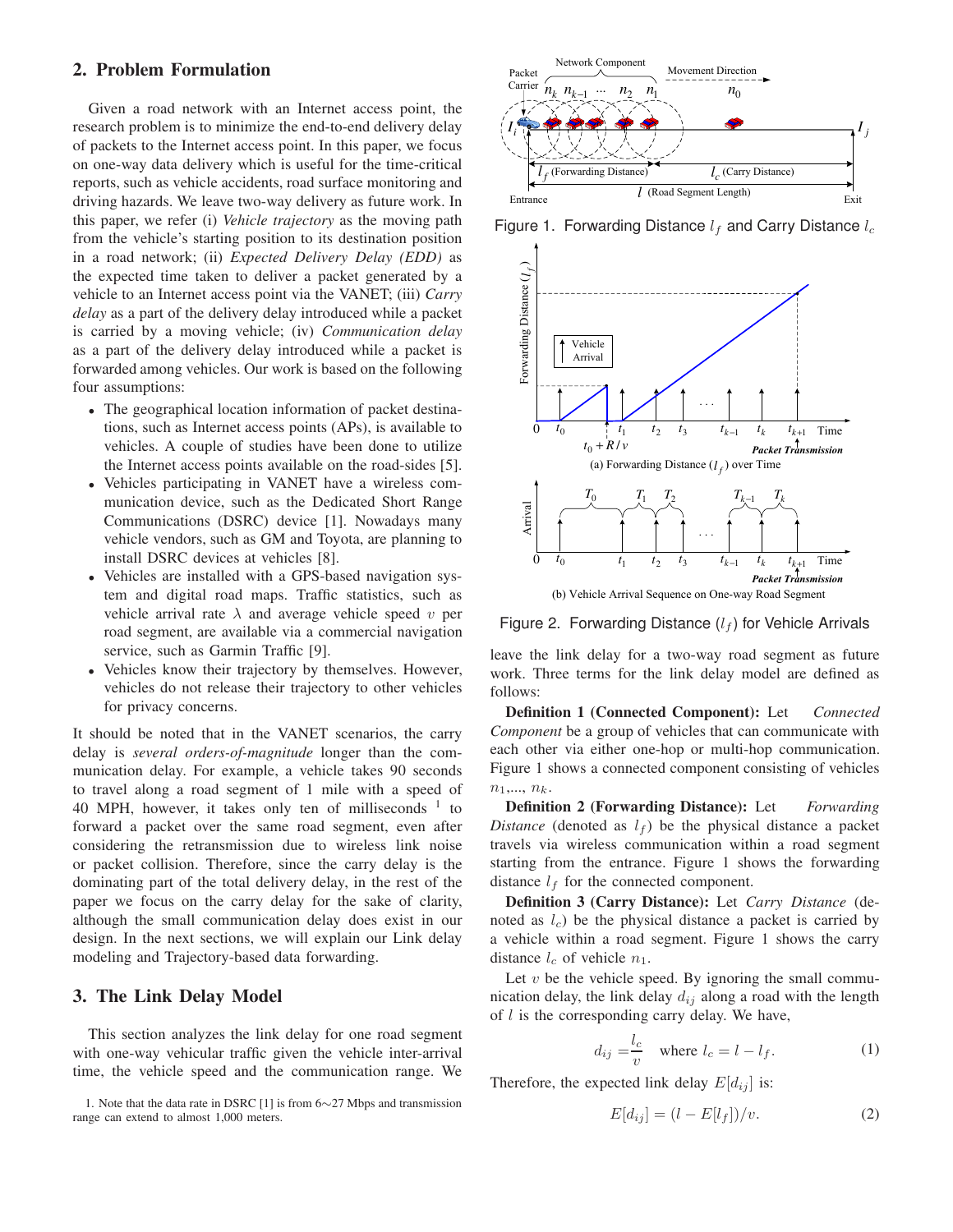In Equation 2, in order to obtain the expected link delay  $E[d_{ij}]$ , we need to derive the expected forwarding distance  $E[l_f]$  first. Clearly the forwarding distance  $l_f$  equals the communication length of the connected component that is near the entrance as shown in Figure 1. To illustrate our modeling approach, we use Figure 2(a) to explain how the forwarding distance  $l_f$  change over time under different traffic arrival patterns.

- At time  $t_0$ , vehicle  $n_0$  arrives. Since  $n_0$  moves at the constant speed  $v$ , the forwarding distance  $l_f$  increases linearly at the rate of v. During the time interval  $[t_0, t_0 +$  $R/v$ , no other vehicle arrives, forcing  $n_0$  to move out of the communication range of  $I_i$ . As a result,  $l_f$  reduces to zero after  $t_0 + R/v$ .
- At time  $t_1$ , vehicle  $n_1$  arrives. Similarly, the forwarding distance  $l_f$  increases linearly at the rate of v. In this case, vehicles  $n_2,..., n_k$  arrive at  $I_i$  with the inter-arrival time less than  $R/v$ , forming a connected component of  $k$  vehicles.

To formally derive  $E[l_f]$ , we model the forwarding distance  $l_f$  as the sum of the inter-vehicle distance of vehicles within the component at any time. Figure 2(b) shows the corresponding vehicle arrival times as in Figure 2(a). Let  $t<sub>h</sub>$  be the arrival time of the *h*-th vehicle. Let  $T<sub>h</sub>$  be the inter-arrival interval of the h-th vehicle and the  $(h + 1)$ -th vehicle.  $T_h$ is assumed to be an exponential random variable with arrival rate  $\lambda$ . This assumption has been shown valid in [10], because the *Kolmogorov-Smirnov test* can accurately approximate the statistics of vehicle inter-arrival time based on the empirical data for a real roadway into an *exponential distribution*.

As shown in Figure 2(b), when the vehicle  $n_{k+1}$  carrier arrives at  $t_{k+1}$  with an outgoing packet, the forwarding distance  $l_f$  is zero if  $T_k = t_{k+1}-t_k > R/v$ , otherwise  $l_f$  is the communication length of the connected component  $\sum_{h=1}^{k} T_h v$ if  $T_k = t_{k+1} - t_k < R/v$ . We note the expected number of vehicle inter-distances (i.e.,  $vT_h$ ) within a connected component is the ratio between  $P[vT_h \leq R]$  and  $P[vT_h > R]$ , according to detailed derivation in our technical report [11] for the link delay modeling. Therefore, we obtain  $E[l_f]$  for the road segment  $(I_i, I_j)$  as follows:

$$
E[l_f] = E[vT_h|vT_h \le R] \times \frac{P[vT_h \le R]}{P[vT_h > R]}
$$
(3)

From (3), we can see that  $E[l_f]$  is the multiplication of (i) the *average inter-distance* of two adjacent vehicles within the same component and (ii) the *ratio* of the probability that the inter-distance is not greater than the communication range *to* the probability that the inter-distance is greater than the communication range. As the inter-arrival time decreases, this ratio increases, leading to the longer average forwarding distance; note that as the inter-arrival time decreases, the average inter-distance decreases, but the increasing rate of the ratio is much faster. Therefore, this fits well our intuition that the shorter inter-arrival time, the shorter inter-distance for communication, leading to the longer average forwarding distance.



Figure 3. Validation and Comparison of Analytical Models

Figure 3 shows the average forwarding distance  $l_f$  comparison among simulation model and two analytical models for one-way roadway: (i) Our *TBD* link model [11] and (ii) *VADD* link model proposed by Zhao and Cao [3]. As shown in Figure 3, our link model gives very accurate average forwarding distance  $l_f$  estimates under different inter-arrival intervals. The reason *VADD* is not accurate is that *VADD* considers the sum of the lengths of all connected vehicles, while missing the fact that only the connected component starting from the entrance can actually be used for data forwarding.



Figure 4. Link Delay Comparison for Model Validation

The above modeling process assumes the speed  $v$  of vehicles is constant. Clearly it does not hold well in practice, because for four-lane roadways, the vehicle speed deviation is 6.2 MPH (i.e., 9.98 km/h), according to field study conducted by Victor Muchuruza [12]. To investigate how robust our link delay model is, we test the accuracy of our model under a realistic setting where the vehicle speed follows a normal distribution of  $N(40, 7)$  MPH. Our model is compared with simulation, which approximates the ground truth, and VADD [3]. Figure 4 illustrates that as the vehicle speed deviation is within the realistic bound, the link delay of *TBD* is closer to the simulation result than that of *VADD*.

#### **4. TBD: E2E Delay Model and Protocol**

In this section, we explain the design of our trajectorybased forwarding with two steps: We will first explain how to compute the Expected Delivery Delay (EDD) considering both *vehicular traffic statistics* and *individual vehicle trajectory* in section 4.1 and then describe how vehicles perform the data forwarding based on EDD in section 4.2.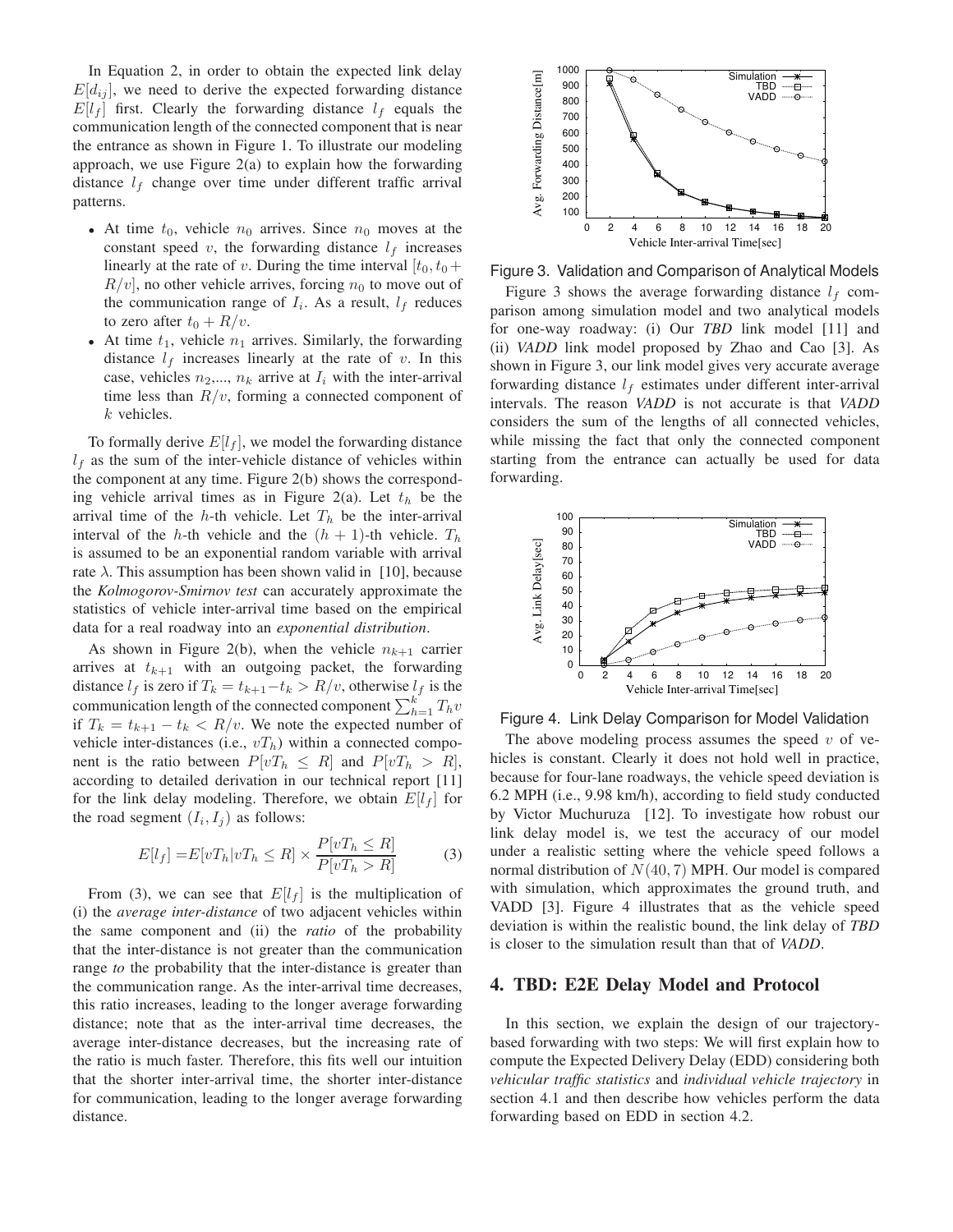#### **4.1. End-to-End Delay Model**

In this section, we model the EDD with a *stochastic model* [3] for a given road network. We define the road network graph for the EDD computation as follows:

**Definition 4 (Road Network Graph):** Let a road network graph be the directed graph of  $G = (V, E)$ , where  $V =$  $\{v_1, v_2, ..., v_n\}$  is a set of intersections in the road network and  $E = [e_{ij}]$  is a matrix of edge  $e_{ij}$  for vertices  $v_i$  and  $v_j$ such that  $e_{ij} \neq e_{ji}$ . Figure 5 shows a road network graph.



Figure 5. Road Network Graph for Data Forwarding

To estimate end-to-end delay, we cannot use the traditional shortest path algorithms, such as Dijkstra's shortest path algorithm. This is because when the packet carrier arrives at an intersection, it is not guaranteed that it can meet another vehicle moving towards the most preferred direction. In this case, the packet carrier needs to determine whether it can forward its packet to another vehicle moving towards other preferred directions or has to carry it with itself to the next intersection on its trajectory. In order to consider all of the possible cases in the forwarding at each intersection, we formulate the data delivery based on this carry-and-forward as the *stochastic model*.

**4.1.1. Expected Delivery Delay at Intersection.** In this section, we explain how to compute the EDD at an intersection, using a stochastic model. Suppose that a packet at intersection i is delivered towards intersection j. Let  $d_{ij}$  be the link delay for edge  $e_{ij}$  in Equation 1. We note the expected delay EDD at an intersection depends on the forwarding direction (i.e., edge). Therefore, we use  $D_{ij}$  denote the EDD at the intersection i when the edge  $e_{ij}$  is used as the forwarding edge. We formulate  $D_{ij}$  recursively as follows:

$$
D_{ij} = d_{ij} + E[\text{delivery delay at } j \text{ by forwarding or carry}]
$$

$$
= d_{ij} + \sum_{k \in N(j)} P_{jk} D_{jk}
$$
(4)

where  $N(j)$  is the set of neighboring intersections of intersection j. We use this stochastic model to compute the EDD at intersection  $i$  because the packet will be delivered with some probability to one of outgoing edges at intersection j. This means that when the carrier of this packet arrives at intersection  $j$ , the next carrier on each outgoing edge towards intersection k will be met with probability  $P_{jk}$ . We will explain how to compute the probability  $P_{jk}$  later.



Figure 6. EDD Computation for Edge  $e_{1,2}$ 

For example, suppose that as shown in Figure 6, a packet carried by a vehicle arrives at intersection 1 and is sent towards intersection 2. The EDD of  $D_{1,2}$  denotes the endto-end delivery delay when the carrier sends its packet to the AP via the edge  $e_{1,2}$ . First, it will take  $d_{1,2}$  seconds to deliver a packet to the intersection 2 via  $e_{1,2}$ . Once the packet arrives at intersection 2, there are three possible cases to deliver the packet. In other words, the packet can be forwarded to one of three neighboring intersections (i.e., intersection 1, 3 or 7) of intersection 2 with some probability. Let  $D_{2,1}$ ,  $D_{2,3}$  and  $D_{2,7}$ be the EDDs for three edges  $e_{2,1}$ ,  $e_{2,3}$  and  $e_{2,7}$ , respectively. We can compute  $D_{1,2}$  using the stochastic model in (4) as follows:

$$
D_{1,2} = d_{1,2} + P_{2,1}D_{2,1} + P_{2,3}D_{2,3} + P_{2,7}D_{2,7}.
$$

Let  $n$  be the number of directed edges in the road network graph  $G = (V, E)$ , as shown in Figure 5. We have *n* variables of  $D_{ij}$  for directed edge  $e_{ij} \in E(G)$ . Since we have n variables and  $n$  linear equations of  $(4)$ , we can solve this linear system using the *Gaussian Elimination* algorithm.

We start to explain how to compute the probability  $P_{jk}$  in (4).  $P_{ij}$  is defined as the *average forwarding probability* that a packet at intersection  $i$  will be delivered to a vehicle moving towards the neighboring intersection  $j$ .

**Contact Probability:** Contact Probability is defined as the chance that a vehicle can encounter another vehicle at an intersection. Let  $R$  be communication range. Let  $v$  be the mean vehicle speed in the intersection area of intersection i which is a circle of radius R. Let  $T_i$  be the duration during which a vehicle is able to communicate with the vehicles around the intersection *i*. Clearly,  $T_i$  is affected by the vehicle speed, the communication range, the traffic signal pattern and the queueing delay. In practice, average  $T_i$  can be obtained through empirical measurements. In this study, we use a simplifying model to calculate  $T<sub>i</sub>$  by assuming the nominal communication range is  $R$  and a constant speed is v. Therefore,  $T_i = 2R/v$ . We note our design can use empirical  $T_i$  measurements if available. Let  $CP_{ij}$  be the contact probability that a packet carrier in the intersection area of  $i$  will meet at least one vehicle moving towards  $j$  for during  $T_i$ . Suppose that the vehicle arrival at the directed edge  $e_{ij}$  is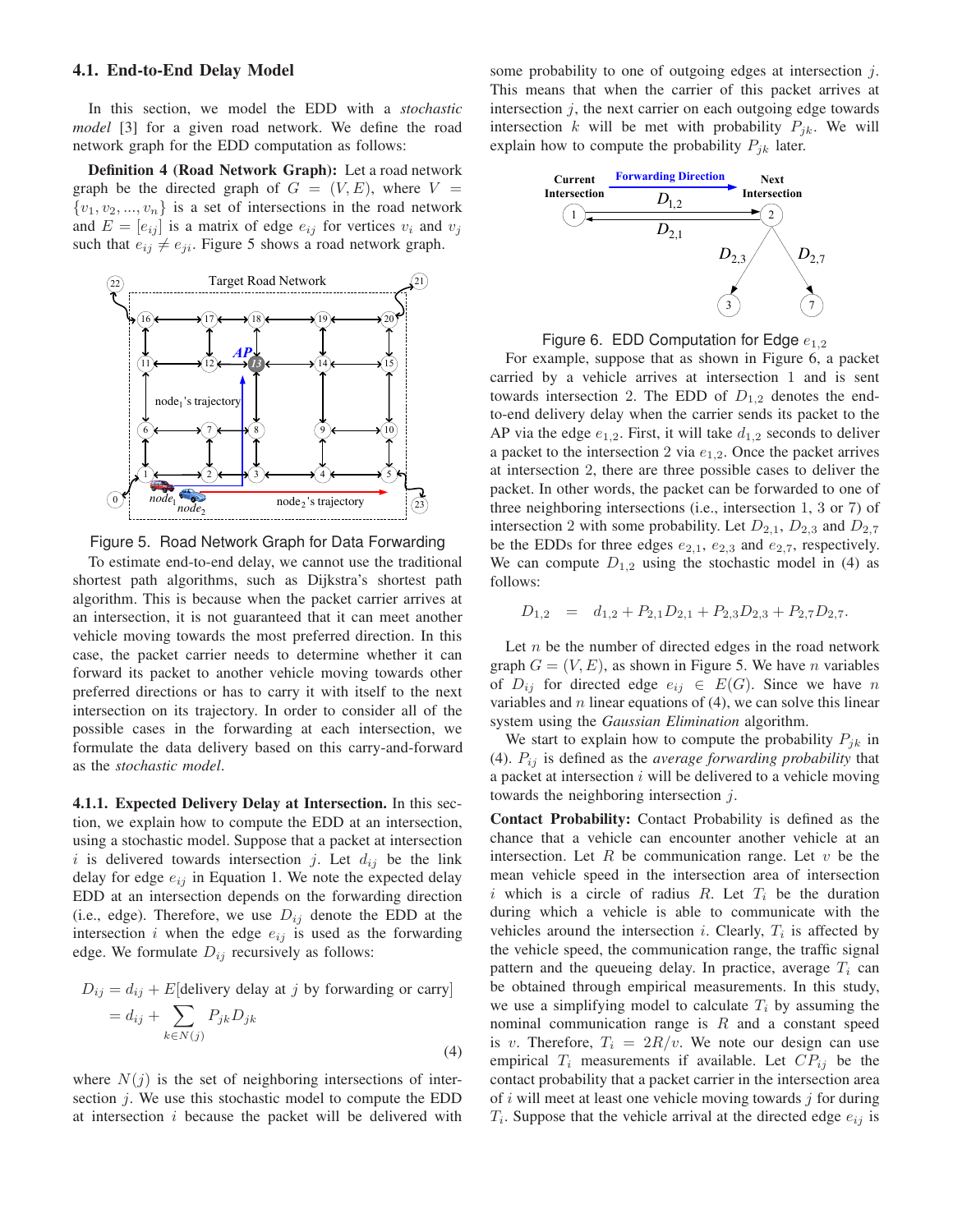Poisson process with vehicle arrival rate  $\lambda_{ij}$ . Thus,  $CP_{ij}$  is computed using the Poisson Process probability as follows:

$$
CP_{ij} = 1 - e^{-\lambda_{ij}T_i}.
$$
 (5)

**Forwarding Probability:** At an intersection, forwarding is probabilistic in nature, therefore a packet is forwarded with best-effort. Let's define the *forwarding probability* as the chance that a packet carrier at intersection  $i$  can forward a packet to another vehicle moving towards one of the neighboring intersections  $j_k$  for  $k = 1..m$ . We note there is a clear distinction between the *contact probability* and *forwarding probability*, because a packet will not be forwarded to a contacted vehicle that moves to a wrong direction.

To calculate forwarding probability, we need to sort edges based on the forward priority. For an intersection  $i$  with  $m$ forwarding edges  $e_{ij_k}$  ( $k = 1...m$ ), we can sort them in nondecreasing order, based on their *geographically shortest path length* from intersection i to a packet destination (i.e., *AP*) via the edge  $e_{ijk}$ . This heuristic is based on the observation that the edge on the geographically shortest path tends to provide the shortest delivery path; note that the intersection model of [3] uses the angle between the packet destination and the edge for the enumeration, but the smallest angle does not always give the shortest path in the road networks of nongrid topology. Therefore, the forwarding probability  $P'_{ij_k}$  for each edge  $e_{ijk}$  is computed as follows:

$$
P'_{ij_k} = \begin{cases} CP_{ij_1} & \text{for } k = 1, \\ (\prod_{s=1}^{k-1} (1 - CP_{ij_s}))CP_{ij_k} & \text{for } k = 2..m. \end{cases}
$$
 (6)

**Conditional Forwarding Probability:** Clearly, a packet should not be forwarded to the edge that is worse than the edge the carrier moves toward, therefore, we need to compute the *conditional forwarding probability* that a packet carrier moving on edge  $e_{ijh}$  can forward its packet to another vehicle moving on  $e_{ij_k}$ , that is,  $P_{ij_k}|_{ij_h}$  = P[packet is forwarded to  $e_{ij_k}$  | carrier moves on  $e_{ij_k}$ ]. The conditional forwarding probability  $P_{ijk}|i j_h$  is computed as follows:

$$
P_{ij_k|ij_h} = \begin{cases} P'_{ij_k} & \text{for } k < h, \\ 1 - \sum_{s=1}^{k-1} P'_{ij_s} & \text{for } k = h, \\ 0 & \text{for } k > h. \end{cases}
$$
 (7)

**Average Forwarding Probability:** Finally, we can compute the average forwarding probability  $P_{ijk}$  that a packet arriving at intersection  $i$  will be delivered to the neighboring intersection  $j_k$  by either forwarding or carry. In order to compute  $P_{ij_k}$ for the packet-delivered intersection  $j_k$ , we need the branch probability  $B_{ijh}$  that a packet carrier arriving at intersection i will move to intersection  $j_h$  for  $j_h \in N(i)$ . This branch probability can be obtained from the vehicular traffic statistics on the edge  $e_{ijh}$ . Therefore,  $P_{ijh}$  is calculated as follows:

$$
P_{ij_k} = \sum_{j_h \in N(i)} B_{ij_h} P_{ij_k | i j_h}.
$$
 (8)

For example, as shown in Figure 7, suppose that a packet carrier is placed at intersection 2 in Figure 5 and moves to



Figure 7. Average Forwarding Probability  $P_{2,3}$ 

one of the neighboring intersections with the corresponding branch probability  $B_{2,j}$  for  $j = \{1,3,7\}$ ; that is, there are three directions for the packet carrier to take, such as *Moving Direction-1*, *Moving Direction-2* and *Moving Direction-3*. We want to compute the average forwarding probability  $P_{2,3}$  that the packet carrier will deliver its packet onto edge  $e_{2,3}$ . We assume that the ascending order of the shortest path length from intersection 2 towards the AP via the three edges is  $e_{2,7}$ ,  $e_{2,3}$  and  $e_{2,1}$ . According to this assumption, the contacting order for packet forwarding is the same (i.e.,  $e_{2,7}$ ,  $e_{2,3}$  and  $e_{2,1}$ ) and the forwarding probabilities for these three edges are  $P'_{2,7}$ ,  $P'_{2,3}$  and  $P'_{2,1}$ , respectively. Therefore, the average forwarding probability  $P_{2,3}$  is computed from (8) as follows:

$$
P_{2,3} = B_{2,1}P_{2,3|2,1} + B_{2,3}P_{2,3|2,3} + B_{2,7}P_{2,3|2,7}
$$
  
=  $B_{2,1}P'_{2,3} + B_{2,3}(1 - P'_{2,7}).$ 

Note that (a)  $P_{2,3|2,1} = P'_{2,3}$  since the shortest path length for the carrier's moving edge  $e_{2,1}$  is longer than that for the forwarding edge  $e_{2,3}$ , so the carrier tries to forward its packets onto  $e_{2,3}$ ; (b)  $P_{2,3|2,3} = 1 - P'_{2,7}$  since the shortest path length for the edge  $e_{2,7}$  has the shortest among the three edges; (c)  $P_{2,3|2,7} = 0$  since the shortest path length for the carrier's moving edge  $e_{2,7}$  is shorter than that for the forwarding edge  $e_{2,3}$ , so the carrier does not try to forward its packets onto  $e_{2,3}.$ 

We note this EDD model computes  $D_{ij}$  without considering the trajectory. For example, if two vehicles  $node_1$  and  $node_2$ are placed at the same intersection 1 in Figure 5, their EDDs towards the same packet-delivered edge  $e_{1,2}$  are the same with each other. Therefore, only with this intersection EDD model, the individual vehicle's trajectory does not affect the computation of EDD, so we cannot determine to choose which one as the best next carrier. In the next section, we explain how the vehicle trajectory can be added to the EDD computation.

**4.1.2. Expected Delivery Delay based on Trajectory.** In this section, we explain how to compute the expected E2E delivery delay (EDD) based on the *vehicle trajectory*. A trajectory is defined as the moving path from a vehicle's starting position to its destination position in a road network;.

*The main idea of trajectory-based forwarding is to divide the delivery process recursively into two steps: (i) The packet carry process at the current vehicle and (ii) the delivery process after the packet leaves this vehicle. In the case of light traffic, it is possible that a vehicle could carry a packet continuously over multiple edges.*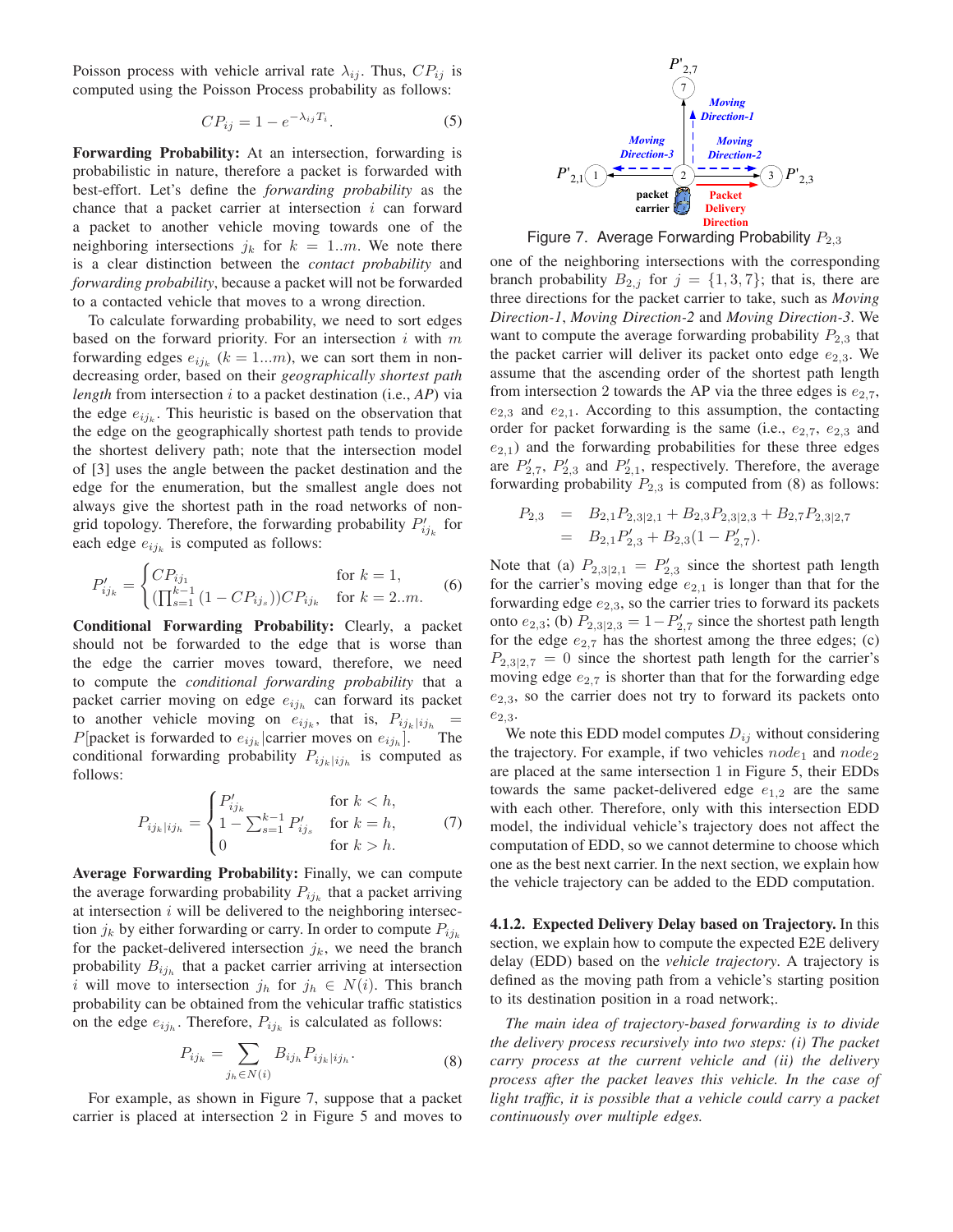Suppose the packet is with the current vehicle. This vehicle will travel along a trajectory denoted by a sequence of intersections:  $1 \rightarrow 2 \rightarrow \cdots \rightarrow M$ . Let  $C_{ij}$  be the total time taken to carry the packet by the vehicle from the intersection  $i$  to the intersection j along the trajectory ( $1 \le i \le j \le M$ ). Formally,  $C_{ij} = \sum_{k=i}^{j-1} l_{k,k+1}/v$ . As a reminder,  $P'_{mn}$  is the forwarding probability in  $(6)$  that the vehicle at intersection m can forward its packets to another vehicle moving towards the neighboring intersection *n*. We denote  $P_{mn}^c$  as the carry probability that the vehicle cannot forward its packet at intersection  $m$ , and so has to carry its packets to the adjacent intersection  $n$ . Formally,  $P_{mn}^c = 1 - \prod_{k \in N(m)} P'_{mk}$ . The expected end-to-end delay D at the vehicle is computed as follows:

$$
D = \sum_{j=1}^{M} (P[\text{a packet is carried from intersection 1 to } j]
$$
  
×  $(C_{1j} + E[\text{delivery delay at intersection } j]))$  (9)  

$$
= \sum_{j=1}^{M} ((\prod_{h=1}^{j-1} P_{h,h+1}^c) \times (C_{1j} + \sum_{k \in N(j)} P_{jk}^{\prime} D_{jk}))
$$

 $\prod_{h=1}^{j-1} P_{h,h+1}^c$  is the carry probability along the In (9),  $P$ [a packet is carried from intersection 1 to j] = trajectory from intersection  $1$  to the intersection  $j$ .  $E[$ delivery delay at intersection j  $] =$  $_{k\in N(j)} P'_{jk} D_{jk}$ is the EDD after the packet leaves the current vehicle at  $j$ .



Figure 8. EDD Computation for Vehicle Trajectory

For example, as shown in Figure 8, let the trajectory be  $1 \rightarrow 2 \rightarrow 3$  in the road network in Figure 5. First, the vehicle at intersection 1 can try to forward the packets to the neighboring intersections 2 and 6. If it cannot forward the packets at the intersection 1, it must carry them by the next intersection 2. When it arrives at intersection 2, it can try to forward again. If it cannot forward again, it will carry the packet to the third intersection 3. At the destination, if the vehicle cannot forward, it discards the packets. With this scenario, the expected delivery delay  $D$  is computed as follows:

$$
D = P'_{1,2}D_{1,2} + P'_{1,6}D_{1,6} + P^c_{1,2}(C_{1,2} + P'_{2,1}D_{2,1}
$$
  
+ $P'_{2,3}D_{2,3} + P'_{2,7}D_{2,7}) + P^c_{1,2}P^c_{2,3}(C_{1,3}$   
+ $P'_{3,2}D_{3,2} + P'_{3,4}D_{3,4} + P'_{3,8}D_{3,8}).$ 

So far, we have explained how to compute the EDD based on the vehicular traffic statistics and individual vehicle trajectory. In the next section, we will explain how vehicles can use their EDDs in the packet forwarding process.

#### **4.2. Forwarding Protocol Design**

Now we will briefly explain how vehicles can use their EDDs in the data forwarding to deliver data packets to the destination in the given road network. Our *TBD forwarding rule* is as simple as the following:

*Within a connected component, packets are forward to the vehicle with a minimum EDD.*

Each individual vehicle updates its EDD with (9), based on its trajectory from the current position to the destination position every update period (e.g., one second). This vehicle's EDD is broadcasted within the connected component. In this way, each vehicle can recognize the EDDs of other vehicles. Besides using this simple broadcast method, we can apply more advanced group management protocols for ad-hoc networks such as in [13], which handles group update, mergence and partition in a more efficient manner. We leave this type of optimization as future work, because in vehicular networks, communication energy is not a key resource constraint.

# **5. Performance Evaluation**

In this section, we evaluate the performance of *TBD* by comparing it with a state-of-the-art scheme, *VADD* (using the link delay model and the Direction-First-Probe forwarding protocol proposed in [3]). The evaluation is based on the following:

- **Performance Metrics:** We use *average delivery delay* as performance metrics.
- **Parameters:** We investigate the impact of (i) *vehicular traffic density*, (ii) *vehicle speed*, and (iii) *vehicle speed deviation*.

A road network with 36 intersections is used in the simulation and one Internet access point is deployed in the center of the network. Each vehicle's movement pattern is determined by a random waypoint model where the vehicle moves along the shortest path from a randomly selected source position to a randomly selected destination position. During the simulation, following an exponential distribution with a mean of 5 seconds, packets are dynamically generated from 10 vehicles in the road network. The total number of generated packets is 50,000 and the simulation is continued until all of these packets are either delivered or dropped due to TTL expiration. The system parameters are selected based on a typical DSRC scenario [1]. Unless otherwise specified, the default values in Table 1 are used.



Figure 9. CDF Comparison for Delivery Delay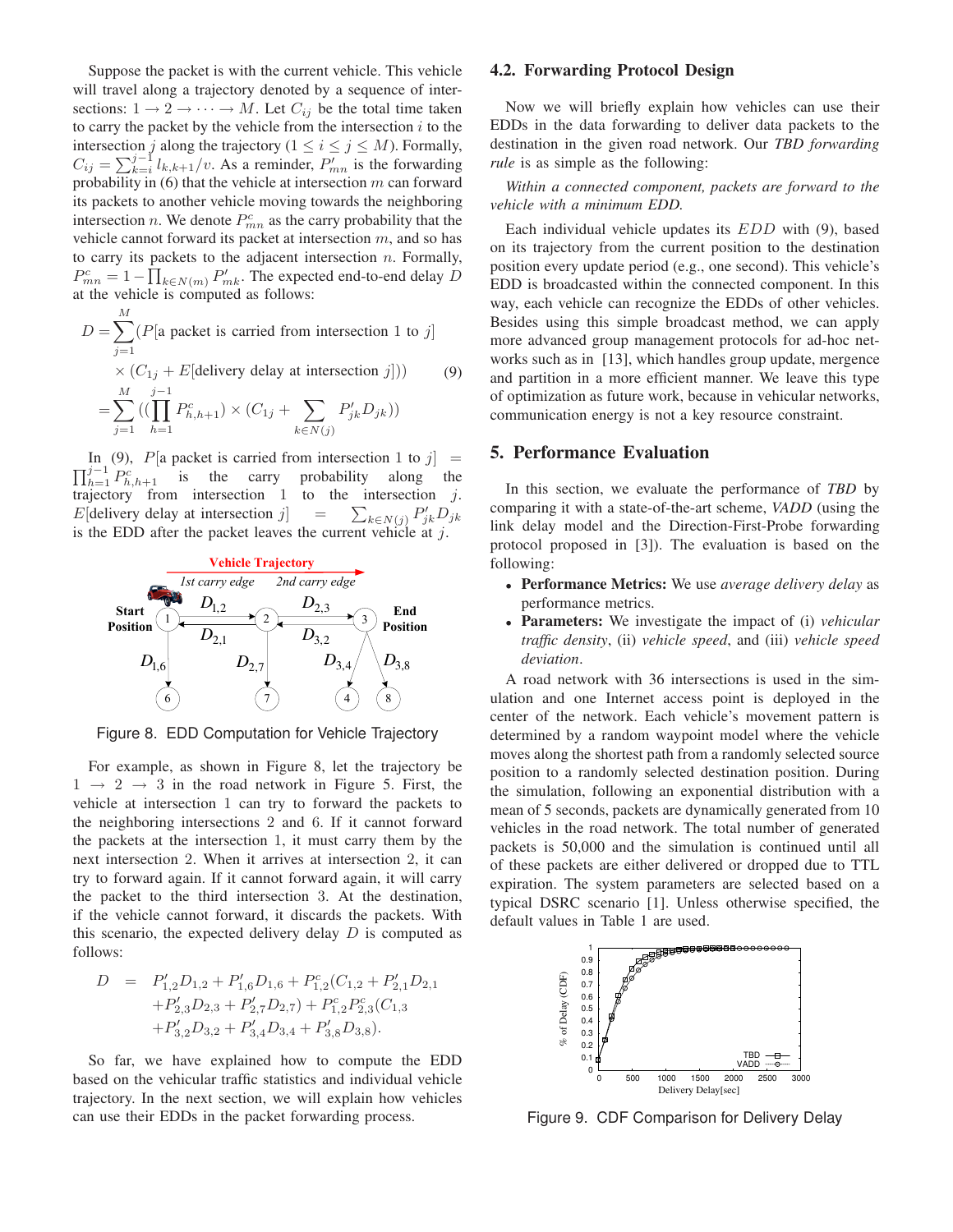

Figure 10. Performance Comparison between TBD and VADD

Table 1. Simulation Configuration

| <b>Parameter</b>    | <b>Description</b>                                           |
|---------------------|--------------------------------------------------------------|
| Road network        | The number of intersections is 36. The area                  |
|                     | of the road map is $4.2$ miles $\times$ 3.7miles.            |
| Communication range | $R = 200$ meters (i.e., 656 feet).                           |
| Number of vehicles  | The number $N$ of vehicles moving within                     |
|                     | the road network. The default of $N$ is 100.                 |
| Time-To-Live        | The expiration time of a packet. The default                 |
|                     | of $TTL$ is $\infty$ (i.e., no timeout).                     |
|                     | $v \sim N(\mu_v, \sigma_v)$ where $\mu_v = \{20, 25, , 60\}$ |
| Vehicle speed       | MPH and $\sigma_v = \{0, 1, , 10\}$ MPH. The                 |
|                     | default of $(\mu_v, \sigma_v)$ is (40, 5).                   |

### **5.1. Forwarding Behavior Comparison**

We compare the forwarding behaviors of *TBD* and *VADD* with the cumulative distribution function (CDF) of the actual packet delivery delays. From Figure 9, it is very clear that *TBD* has smaller packet delivery delay than *VADD*. For any given packet deliver delay, *TBD* always has a larger CDF value than *VADD* before they both reach 100% CDF. For example, *TBD* reaches 90% CDF with a delivery delay of about 600 seconds while the value for *VADD* is about 800 seconds. In other words, on average, the packet delivery delay for *TBD* is smaller than that for *VADD* and we will show this quantitatively in the following subsections.

#### **5.2. The Impact of Vehicle Number** N

The number of vehicles in the road network determines the vehicular traffic density in a road network. In this subsection, we intend to study how effectively *TBD* can forward packets towards the access point using individual vehicles' trajectory information. Through our extensive simulations, we observe that under *low vehicular traffic density*, *TBD* significantly outperforms *VADD* in terms of packet delivery delay.

Figure 10(a) shows the packet delivery delay comparison between *TBD* and *VADD* with varying number of vehicles under low vehicular traffic density. As shown in Figure 10(a), *TBD* has smaller packet delivery delay than *VADD* at all vehicular densities. The smallest delay reduction is 5% at  $N = 10$  while the largest delay reduction is 16.3% at  $N = 30$ . This shows that in the extremely sparse road networks, such as  $N = 10$ , the trajectory in *TBD* has less contribution than in the cases of not-so-sparse road networks, such as  $N \geq 20$ . This is because when the number of vehicles is so small, the probability that vehicles can meet each other is low and also the probability that the carriers will pass the access point is low. However, in the sparse road networks, by using both the trajectory and the vehicular traffic statistics, *TBD* has an average of 10.3% delivery delay reduction (from  $N = 10$  to  $N = 100$ ) over *VADD*, which only considers the vehiclular traffic statistics.

As a result, we found that *TBD* not only provides significant better data forwarding quality than *VADD* in light-traffic road networks which is targeted in this paper, but also has smaller packet delivery delay even at high-traffic conditions.

# **5.3. The Impact of Vehicle Speed**  $\mu_v$

In this subsection, we are interested to investigate how the change of mean vehicle speed affects the delivery delay. Figure 10(b) shows the delivery delay under different mean vehicle speeds. As shown in the Figure 10(b), for both *TBD* and *VADD*, the higher vehicle speed leads to the shorter delivery delay for both *TBD* and *VADD*. This is because the high vehicle speed yields high vehicle arrival rate at each road segment, leading to the shorter delivery delay. However, at all vehicle speeds, the *TBD* still outperforms *VADD*.

#### **5.4. The Impact of Vehicle Speed Deviation**  $\sigma_v$

The vehicles moving with a high speed deviation can construct a longer ad-hoc network component for communications, so the delivery delay in a high speed deviation can be shorter than that in a low speed deviation. This is because in such a high speed deviation, fast moving vehicles can connect two isolated network components with the communication range when they pass the middle of the two isolated components. On the other hand, in a low speed deviation, such as zero deviation, if two isolated components are isolated from the communication, they cannot be merged into a longer component.

Figure 10(c) illustrates this observation for the delivery delay in the vehicle speed deviation. The higher vehicle speed deviation overall tends to lead to the slightly shorter delivery delay in both *TBD* and *VADD*.